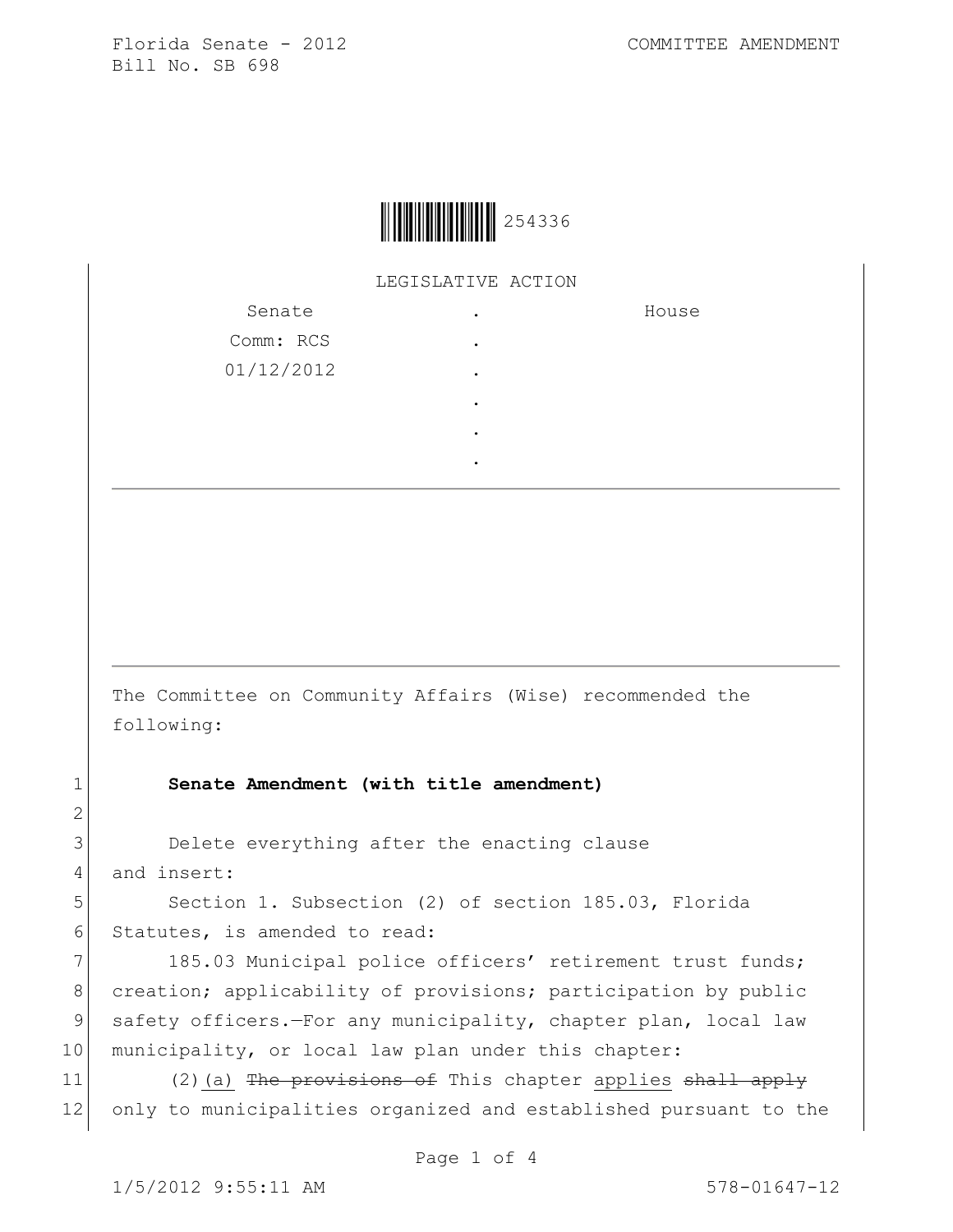Florida Senate - 2012 COMMITTEE AMENDMENT Bill No. SB 698



13 laws of the state, and does said provisions shall not apply to 14 the unincorporated areas of any county or counties or nor shall 15 the provisions hereof apply to any governmental entity whose 16 police officers are eligible to participate in the Florida 17 Retirement System.

18 (b) With respect to the distribution of premium taxes, a 19 single consolidated government consisting of a former county and 20 one or more municipalities, consolidated pursuant to s. 3 or s. 21 6(e), Art. VIII of the State Constitution, is also eligible to 22 participate under this chapter. The consolidated government 23 shall notify the division when it has entered into an interlocal 24 agreement to provide police services to a municipality within 25 its boundaries. The municipality may enact an ordinance levying 26 the tax as provided in s. 185.08. Upon being provided copies of 27 the interlocal agreement and the municipal ordinance levying the 28 tax, the division may distribute any premium taxes reported for 29 the municipality to the consolidated government as long as the 30 interlocal agreement is in effect.

31 Section 2. Subsection (1) of section 185.08, Florida 32 Statutes, is amended to read:

33 185.08 State excise tax on casualty insurance premiums 34 authorized; procedure.—For any municipality, chapter plan, local 35 law municipality, or local law plan under this chapter:

 (1)(a) Each incorporated municipality in this state described and classified in s. 185.03, as well as each other 38 city or town of this state which on July 31, 1953, had a lawfully established municipal police officers' retirement trust fund or city fund, by whatever name known, providing pension or relief benefits to police officers as provided under this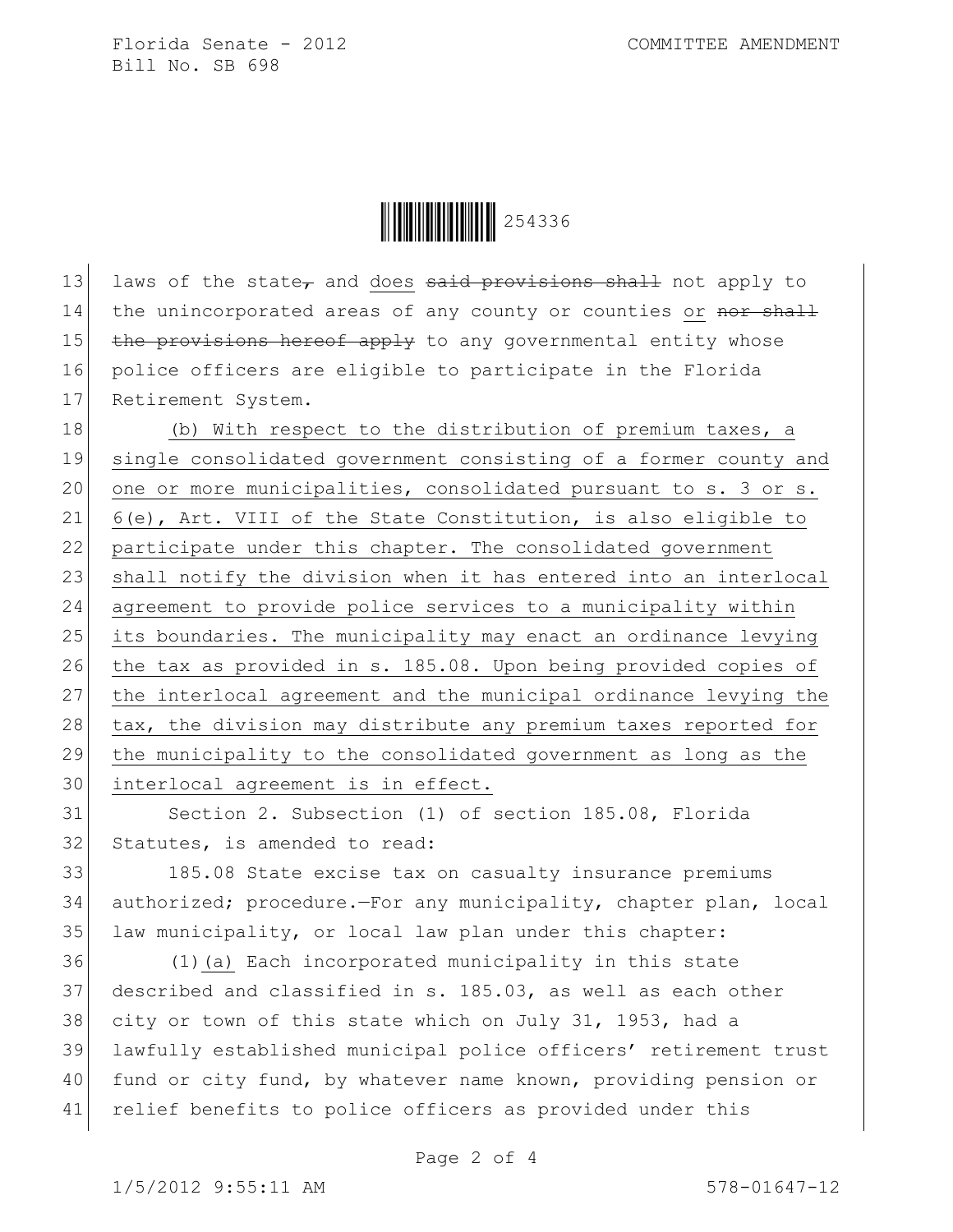Florida Senate - 2012 COMMITTEE AMENDMENT Bill No. SB 698



42 chapter, may assess and impose on every insurance company, 43 corporation, or other insurer now engaged in or carrying on, or 44 who shall hereafter engage in or carry on, the business of 45 casualty insurance as shown by records of the Office of 46 Insurance Regulation of the Financial Services Commission, an 47 excise tax in addition to any lawful license or excise tax now 48 levied by each of the  $s$ aid municipalities, respectively, 49 amounting to .85 percent of the gross amount of receipts of 50 premiums from policyholders on all premiums collected on 51 casualty insurance policies covering property within the 52 corporate limits of such municipalities, respectively.

53 (b) With respect to the distribution of premium taxes, a 54 single consolidated government consisting of a former county and 55 one or more municipalities, consolidated pursuant to s. 3 or s. 56 6(e), Art. VIII of the State Constitution, is also eligible to 57 participate under this chapter. The consolidated government 58 shall notify the division when it has entered into an interlocal 59 agreement to provide police services to a municipality within 60 its boundaries. The municipality may enact an ordinance levying 61 the tax as provided in this section. Upon being provided copies 62 of the interlocal agreement and the municipal ordinance levying 63 the tax, the division may distribute any premium taxes reported 64 for the municipality to the consolidated government as long as  $65$  the interlocal agreement is in effect. 66 Section 3. This act shall take effect July 1, 2012.

67

68 ================= T I T L E A M E N D M E N T ================ 69 And the title is amended as follows: 70 Delete everything before the enacting clause